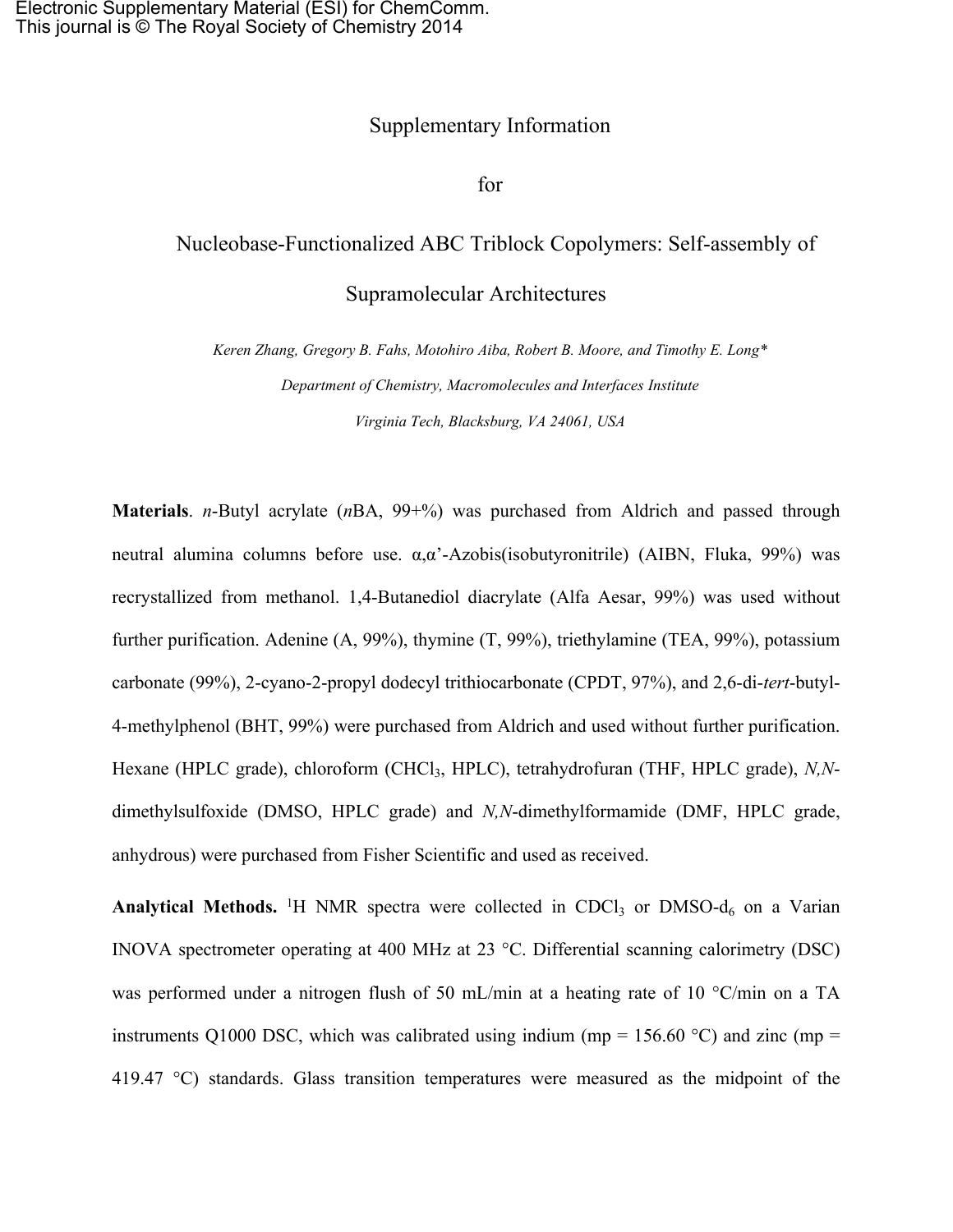transition in the second heating scan. DMA was conducted on a TA Instruments Q800 in tension mode at a frequency of 1 Hz, an oscillatory amplitude of 8 μm, and a static force of 0.01 N. The temperature ramp was 3 °C/min. The glass transition temperature  $(T<sub>g</sub>)$  was determined at the peak maximum of the tan δ curve.

SAXS experiments were performed using a Rigaku S-Max 3000 3 pinhole SAXS system, equipped with a rotating anode emitting X-ray with a wavelength of 0.154 nm (Cu K $\alpha$ ). The sample-to-detector distance was 1600 mm, and q-range was calibrated using a silver behenate standard. Two-dimensional SAXS patterns were obtained using a fully integrated 2D multiwire, proportional counting, gas-filled detector, with an exposure time of 2 hours. All the SAXS data were analyzed using the SAXSGUI software package to obtain radically integrated SAXS intensity versus scattering vector q, where  $q = (4\pi/\lambda)\sin(\theta)$ ,  $\theta$  is one half of the scattering angle and  $\lambda$  is the wavelength of X-ray.

**Polymerization of poly(ThA) macro-CTA.** ThA (5.0 g, 15.4 mmol), AIBN (4.1 mg, 25 μmol), CPDT (79.5 mg, 0.25 mmol), and DMF (29 g, 15 wt%) were charged into a single-neck Schlenk flask and subjected to four cycles of freeze-pump-thaw and subsequent refilling with argon. The flask was then sealed and thermostated at 65 °C for 3 h. The copolymer was isolated from precipitation into methanol and dried under vacuum at room temperature for 24 h. The monomer: initiator: CTA ratio was 616:1:10. End group analysis using <sup>1</sup>H NMR revealed molecular weight *Mn*=9.4 kDa. Conversion was 58%.

**Chain extension of poly(ThA) with** *n***BA.** Typical synthesis of poly(ThA-*b*-*n*BA) was conducted as follows. *n*BA (1.6 mg, 12.2 mmol), AIBN (0.3 mg, 2.0 μmol), poly(ThA) macro-CTA (225 mg, 24.0  $\mu$ mol), and DMF (7.1 g, 20 wt%) were charged into a single-neck Schlenk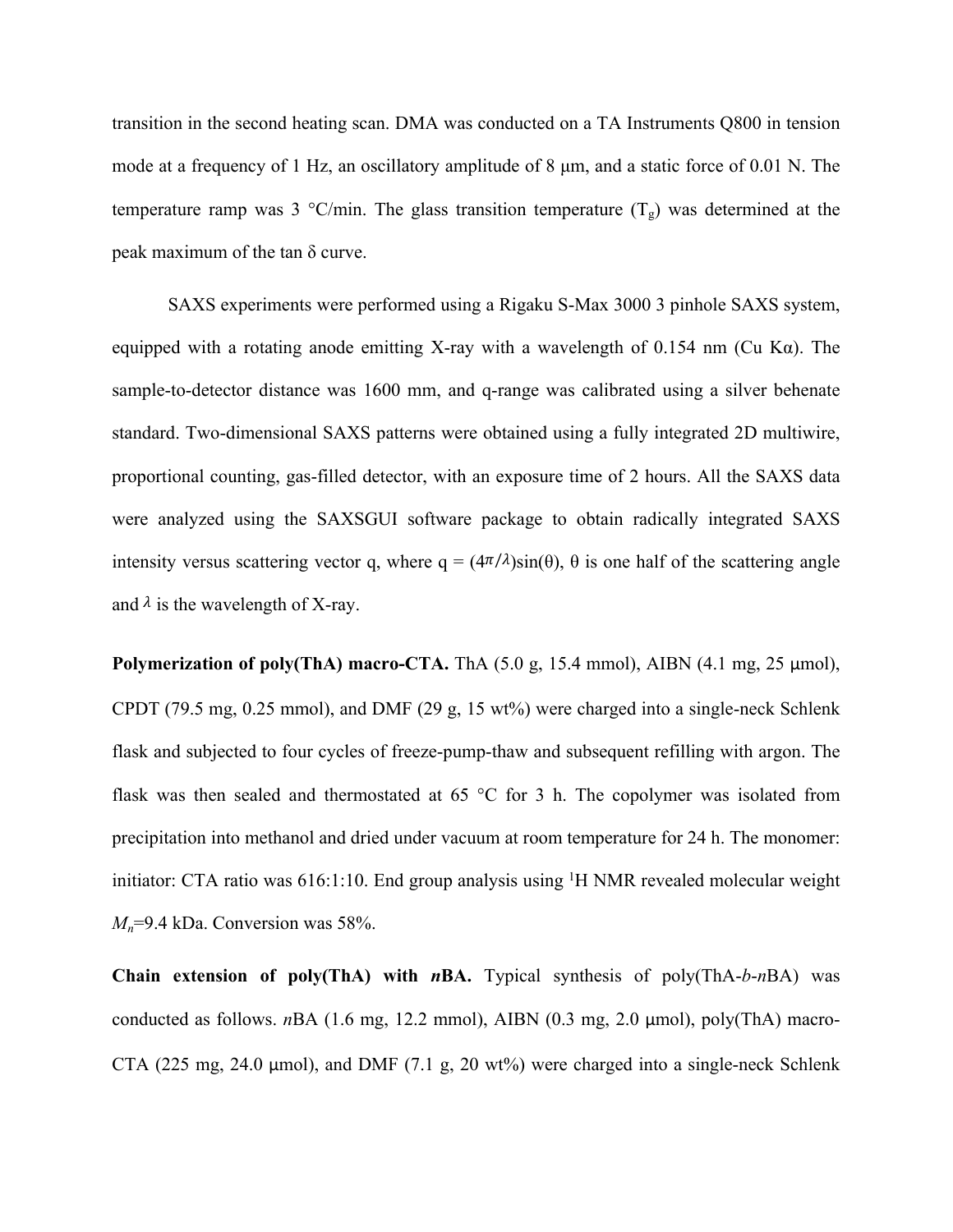flask and subjected to four cycles of freeze-pump-thaw and subsequent refilling with argon. The flask was then sealed and thermostated at 65 °C for 3 h. The copolymer was isolated from precipitation into methanol water mixture and dried under vacuum at room temperature for 24 h. The monomer: initiator: CTA ratio was 6100:1:10. <sup>1</sup>H NMR revealed molecular weight of poly(ThA-*b*-*n*BA) *Mn*= 9.4 and 19.3 kDa for each block, with a conversion of 29%.

**Chain extension of poly(ThA-***b***-***n***BA) with AdA.** Typical synthesis of poly(ThA-*b*-*n*BA-*b*-AdA) was conducted as follows. AdA (466.2 mg, 1.4 mmol), AIBN (0.4 mg, 2.3 μmol), poly(ThA-*b*-*n*BA) macro-CTA (669 mg, 23.3 μmol), and DMF (4.5 g, 20 wt%) were charged into a single-neck Schlenk flask and subjected to four cycles of freeze-pump-thaw and subsequent refilling with argon. The flask was then sealed and thermostated at 65 °C for 3 h. The copolymer was isolated from precipitation into methanol water mixture and dried under vacuum at room temperature for 24 h. The monomer: initiator: CTA ratio was 609:1:10. <sup>1</sup>H NMR revealed molecular weight of poly(ThA-*b*-*n*BA-*b*-AdA) *Mn*= 9.4-19.3-6.8 kDa, with a conversion of 33%.

**Solution cast copolymer films preparation**. Solution cast: PTBA copolymers were dissolved in DMSO (2 solid wt%) at 50 °C for 18 h and casted to a Teflon mold. The mold was placed at 80 °C for 48 h to slowly evaporate the DMSO. The dried copolymer film was then annealed in vacuum at 120 °C for 48 h.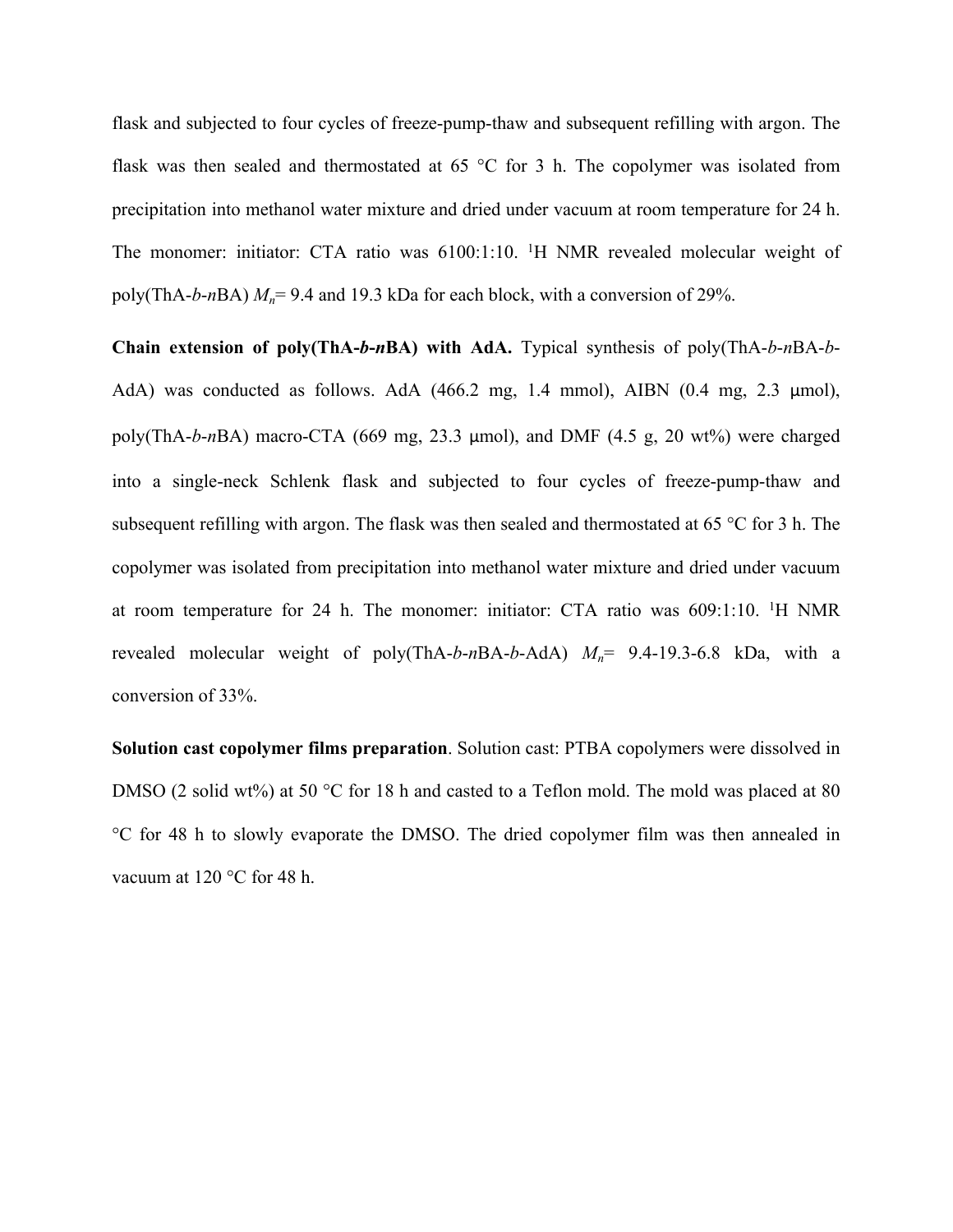

Figure S1. <sup>1</sup>H NMR spectrum of poly(ThA) macro-CTA and end group analysis for determining molecular weight.



Figure S2. <sup>1</sup>H NMR spectrum of poly(ThA-*b*-*n*BA) diblock copolymer macro-CTA.